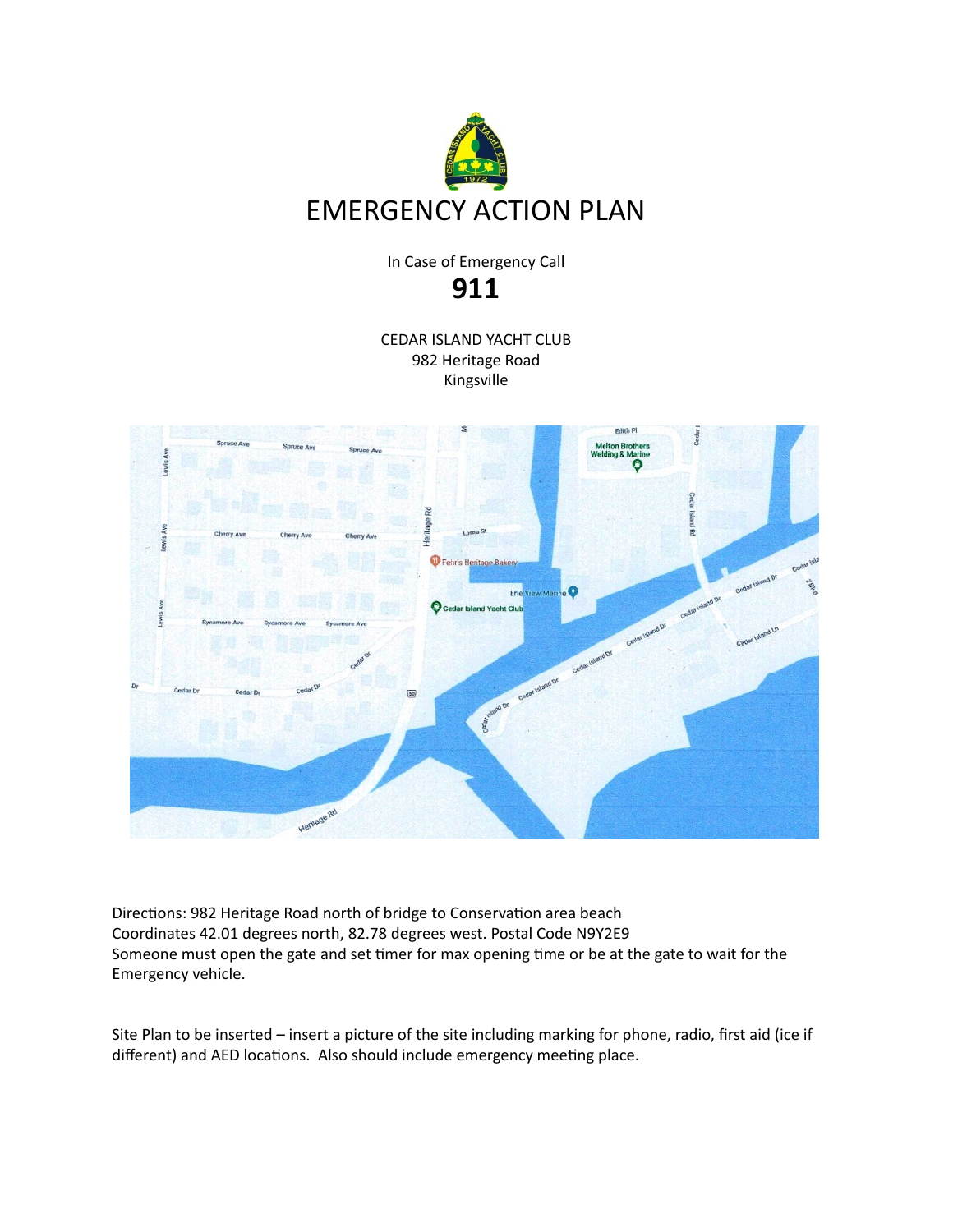Club Emergency Procedures indicate that EMS should be contacted if any of the following situations occur:

- Victim is not breathing or was not breathing
- Victim is bleeding profusely
- Victim lost consciousness for any period of time
- Injuries occur to back, neck or head
- There is a major trauma to a limb
- Victim suffers cold water emergency
- Serious assault with or without a weapon
- Fire
- Any other situation at the discretion of the Charge Person on site at that time

## **ROLES IN AN EMERGENCY**

## **Charge Person**

- Member on site with First Aid training
- Monitors possible danger to themselves and others
- Responsible for first aid including decision to contact EMS and victim care
- Direct others to complete assigned tasks (see below)
- Needs to know location of Emergency Information for all participants and be able to access
- Ensure Incident Report is completed and appropriate follow up is completed including alerting *appropriate executive member.*

## **Call Person**

- As directed by charge person call EMS
- Have knowledge of situation to be able to communicate details to EMS
- Have knowledge of site to communicate directions to 911 Operator

## **Other Roles to be Assigned**

- Greet EMS at site entrance
- Runners to get First Aid Kit, AED, ice, blankets etc.
- Ensure everyone else gets off the water immediately and stays off the water (sailing school)
- Controls the crowd